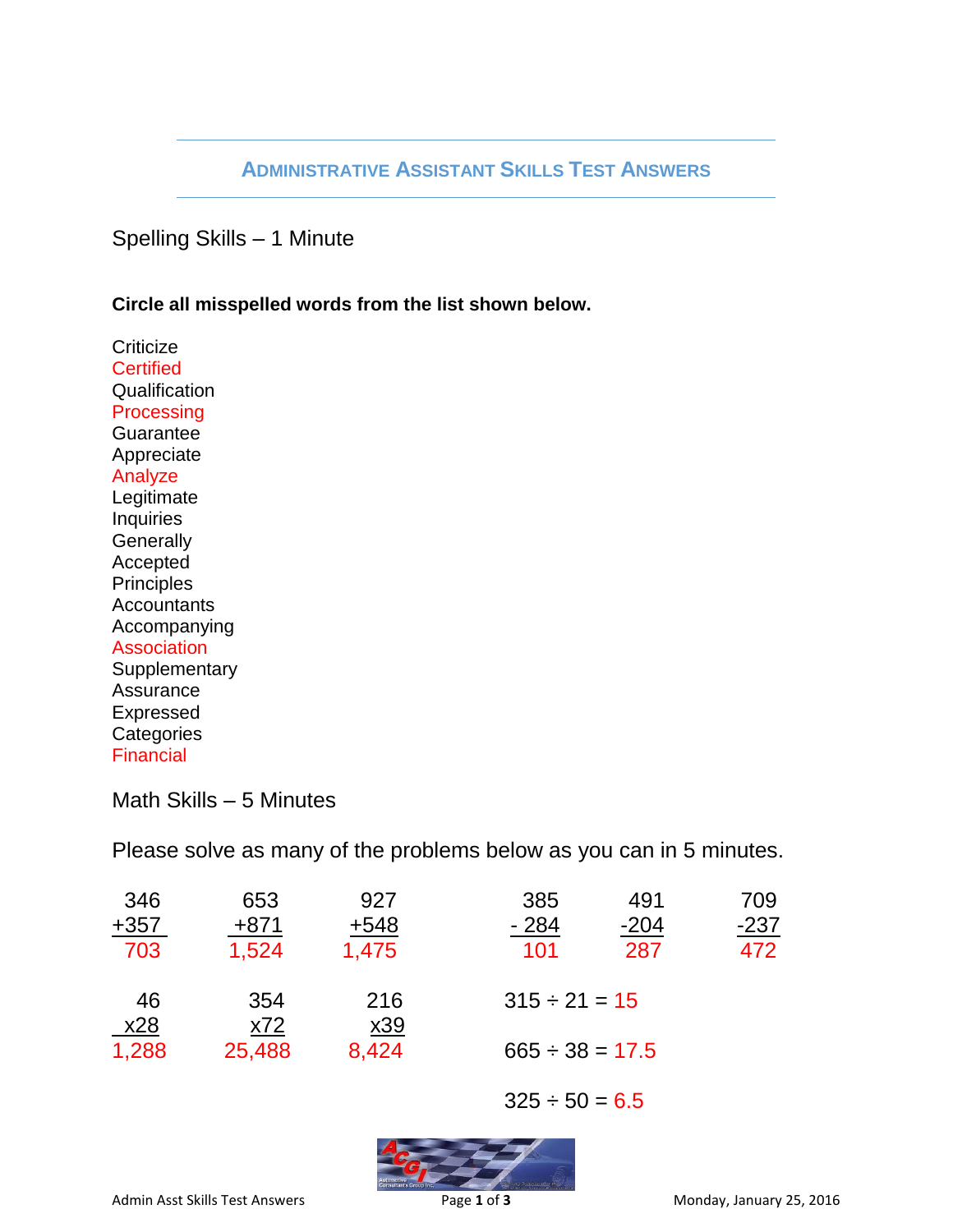## Filing Skills – 1 Minute

### **Circle the X where the word should be filed**

**Technician** 

| X              | Television<br>Trundle       | X | Tenacious | X. | Tentacles | X       | Tremendous | X |  |  |  |
|----------------|-----------------------------|---|-----------|----|-----------|---------|------------|---|--|--|--|
| Authentication |                             |   |           |    |           |         |            |   |  |  |  |
| X              | Aeronautics X<br>Automotive |   | Author    | X  | Automatic | $\sf X$ | Automobile | X |  |  |  |
| Optimal        |                             |   |           |    |           |         |            |   |  |  |  |
| X              | Ontario<br>Optometrist      | X | Operation | X. | Operative | X       | Opposite   | X |  |  |  |

# Writing Skills – 3 Minutes

### **Write out the paragraph below in the lines provided**

Technician productivity percentage is the level of productivity you require from your technicians. Eight hours produced in an eight-hour day is 100% productivity. Ten hours produced in an eight-hour day is 125% productivity. This setting will affect your total team goal.